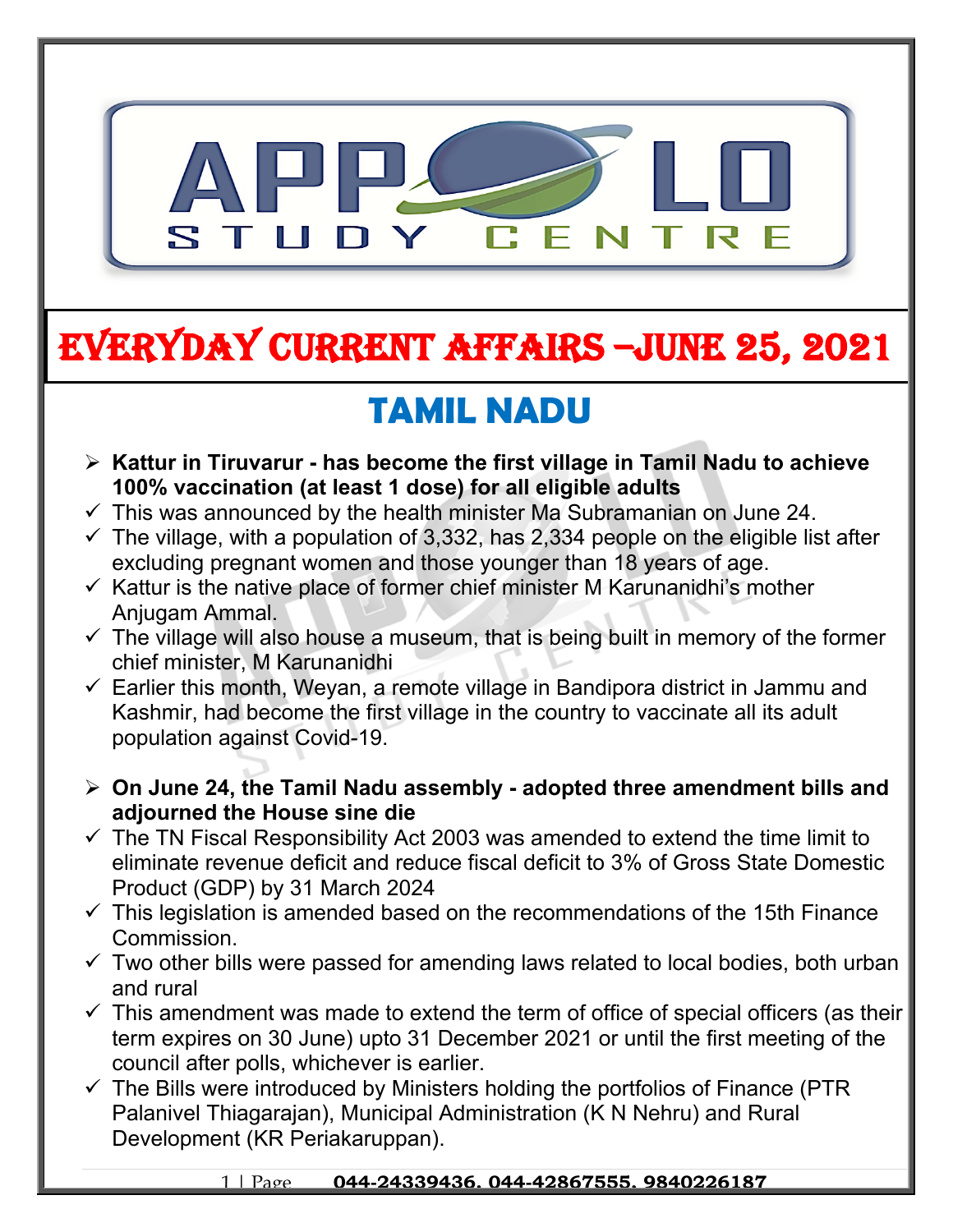## **STATES**

 **Cochin International Airport (CIAL) - won Airport Council International (ACI) Director General's International Roll of Excellence honour for its quality of service**



- $\checkmark$  The award was established by the ACI, a global body of airport operators
- $\checkmark$  It is given based on the opinion of the passengers for delivering excellent services in Airport Service Quality (ASQ)
- $\checkmark$  The CIAL has won multiple ASQ awards over five years during the past 10 years
- $\checkmark$  It is one of only six airports worldwide that will receive the recognition this year
- $\checkmark$  The award will be presented during the ACI customer Experience Global summit scheduled to be held on 9th September 2021 in Montreal, Canada.

### **INTERNATIONAL**

 **Warren Buffett - resigned as a trustee from Bill and Melinda Gates Foundation**



 $\checkmark$  Gates Foundation is one of the largest charitable foundations in the world  $\checkmark$  It is managed by Bill and Melinda Gates, who have recently divorced after 27 years of marriage

2 | Page **044-24339436, 044-42867555, 9840226187**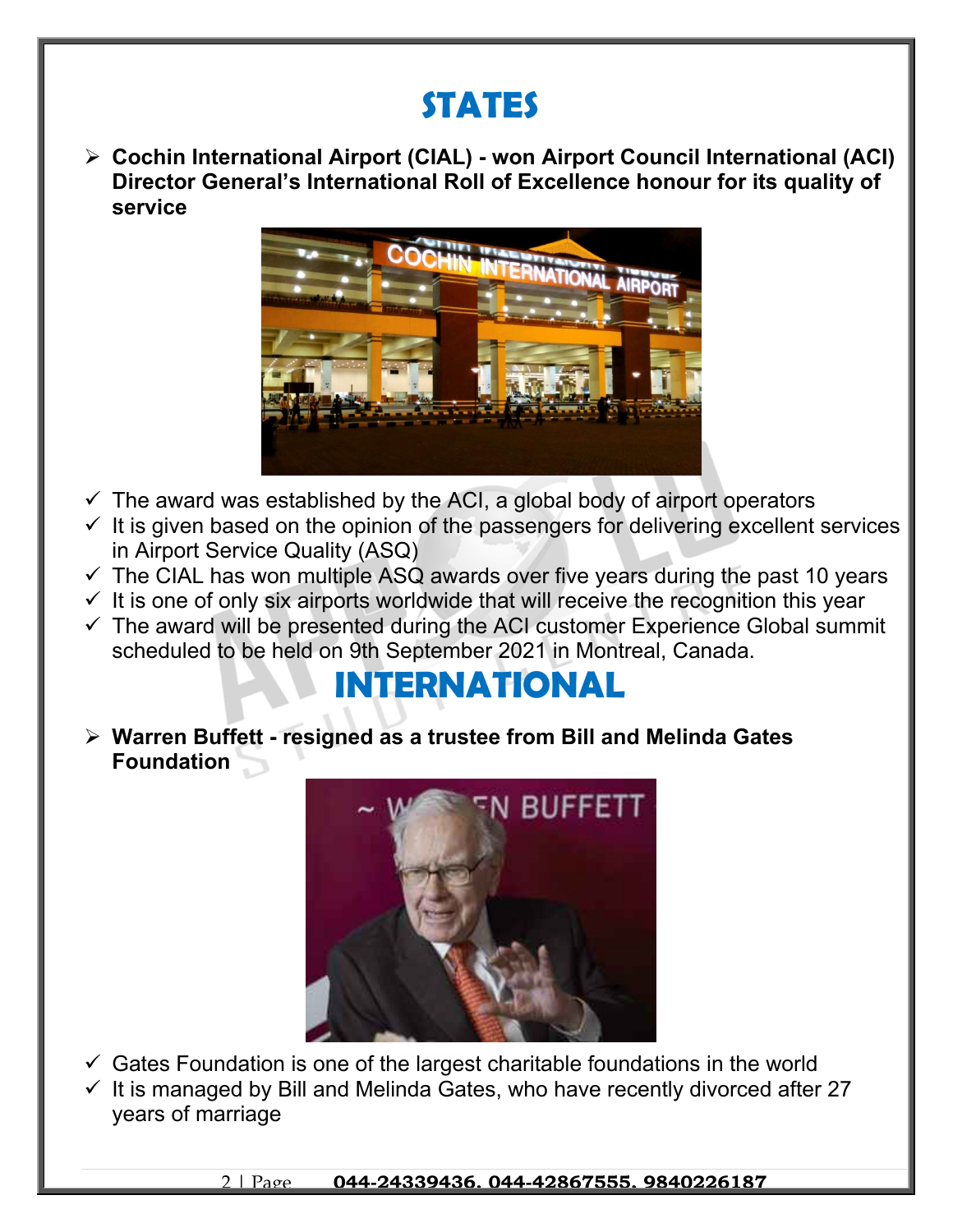- $\checkmark$  Bill Gates, who co-founded Microsoft in 1975, is the fourth richest person in the world and has a net asset worth of \$145 billion
- $\checkmark$  Last March, Bill Gates stepped down from his role on Microsoft's board of directors to concentrate solely on his work with the foundation.
- $\checkmark$  Buffett, the 90-year old chairman and chief executive of Berkshire Hathaway, gave no reason for stepping down from the Gates Foundation
- $\checkmark$  According to Buffett, he will be giving away another \$4.1 billion's worth of Berkshire Hathaway shares to 5 foundations, as part of his goal to donate 99% of his fortune.
- $\checkmark$  Out of these, Bill and Melinda Gates Foundation received more than \$3.2 billion, bringing the total contribution of Buffett to the foundation to nearly \$33 billion
- $\checkmark$  This year, Buffet said that he would step down as CEO of Berkshire Hathaway.
- $\checkmark$  Buffett is the world's eighth-richest person, with a net worth of \$105 billion

#### **INDIA AND NEIGHBOURS**

- **China to operationalise the first electric train in the remote Himalayan region of Tibet soon**
- $\checkmark$  The new train will connect the provincial capital of Tibet, Lhasa with Nyingchi, which is a strategically located Tibetan border town close to Arunachal Pradesh
- $\checkmark$  The 435.5-km Lhasa-Nyingchi section of the Sichuan-Tibet Railway is expected to be inaugurated ahead of the centenary celebrations of the ruling Communist Party of China on July 1, 2021
- $\checkmark$  The Sichuan-Tibet Railway will be the second railway entering into Tibet after the Qinghai-Tibet Railway.
- $\checkmark$  It will pass through the southeast of the Qinghai-Tibet Plateau, one of the world's most geologically active areas.
- $\checkmark$  The Sichuan-Tibet Railway line starts from Chengdu, capital of Sichuan Province
- $\checkmark$  It travels through China and enters Tibet, reducing the journey from Chengdu to Lhasa from 48 hours to just 13 hours.
- $\checkmark$  China claims Arunachal Pradesh as part of South Tibet, which was rejected vehemently by India

### **ECONOMY**

- **Global rating agency, S&P has lowered India's growth forecast for fiscal year 2021-2022 to 9.5% from the earlier projection of 11%**
- $\checkmark$  The agency cited the sharp contraction in economic activity due to the pandemic for the slash in growth outlook
- $\checkmark$  It had projected the country's growth at 7.8% in the next fiscal ending March 31, 2023.
- $\checkmark$  Indian economy contracted by 7.3% in fiscal 2020-21 as the country survived the first wave of Covid, as against a 4% growth in 2019-20.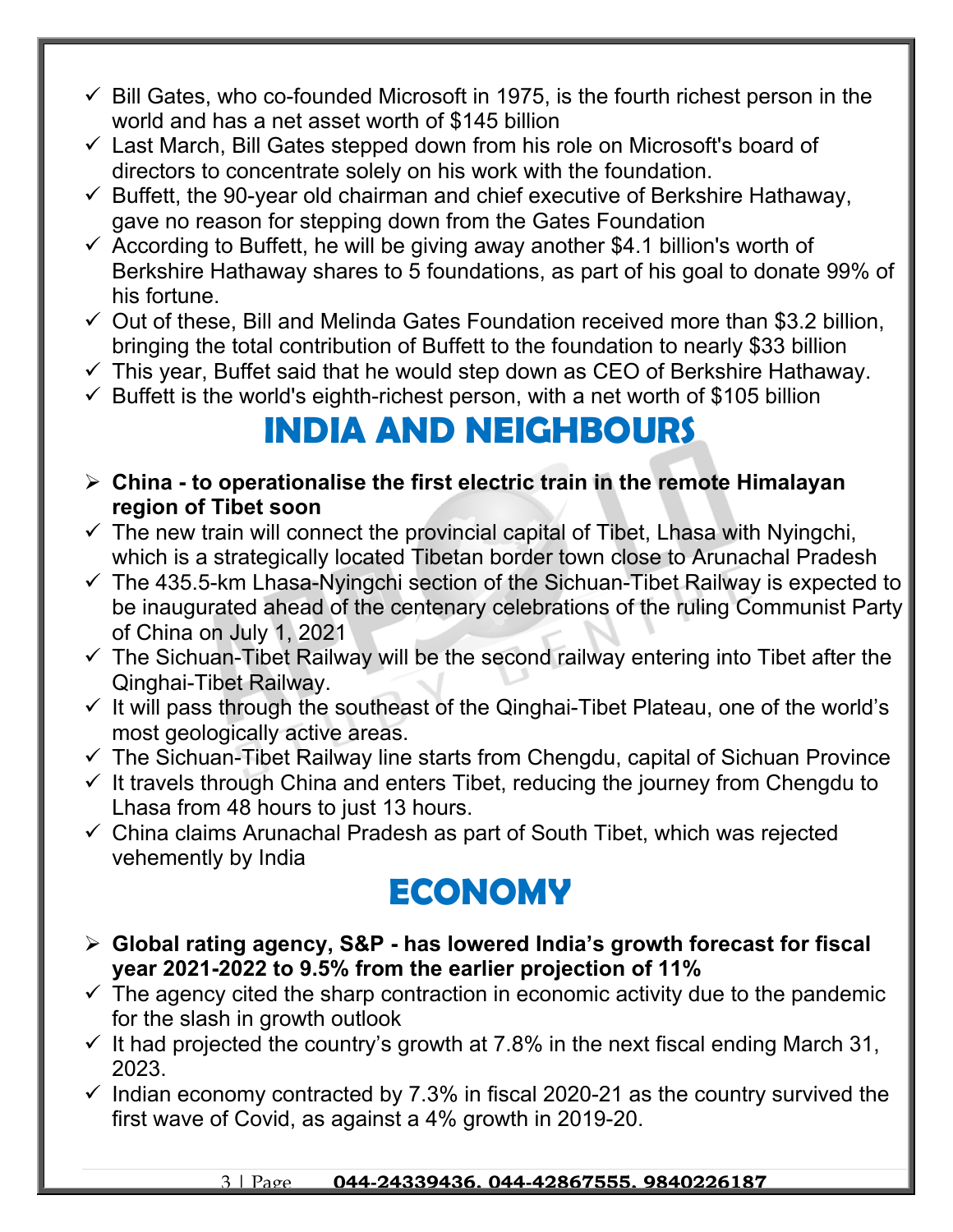- $\checkmark$  Earlier this month, the RBI cut India's growth forecast to 9.5% for this fiscal, from 10.5% estimated earlier.
- $\checkmark$  Another US-based rating agency, Moody's, has projected India to register 9.3% growth in the current fiscal ending March 2022
- $\checkmark$  The World Bank had also slashed its GDP growth forecast for the current fiscal ending March 2022 to 8.3%, from the 10.1% estimated in April 2021
- **Reliance Industries (RIL) will appoint Yasir Al-Rumayyan, chairman of Saudi Aramco and governor of the Kingdom's wealth fund, to its board as an independent director.**



- $\checkmark$  He will be the first foreigner on the board of Reliance Industries
- $\checkmark$  Al-Rumayyan's appointment is agreed as part of the finalisation of Aramco's investment in RIL's oil-to-chemicals (O2C) business.
- $\checkmark$  Two years ago, Ambani announced to RIL shareholders that Aramco will acquire a 20% stake in RIL's O2C unit for \$15 billion.
- $\checkmark$  As part of the deal, Aramco will get one seat on the board of RIL
- $\checkmark$  It will also have the right to appoint its executives in key managerial positions in the O2C unit.
- $\checkmark$  Harvard-educated Al-Rumayyan, 51, will replace Yogendra P Trivedi, 92, who has expressed a desire to retire from the board.
- $\checkmark$  Trivedi, the oldest independent director in a listed company, was inducted in the RIL board by founder Dhirubhai Ambani in 1992.

#### **SPORTS**

- **Saurabh Chaudhary finished with a bronze medal in the men's 10m air pistol event on the opening day of the ISSF World Cup in Osijek, Croatia, on June 24, 2021**
- $\checkmark$  Abhishek Verma, the other Indian shooter in the final, finished fifth with a score of 179.3
- $\checkmark$  On the same day, Aishwary Pratap Singh Tomar finished at the seventh position in the men's 10m air rifle event.